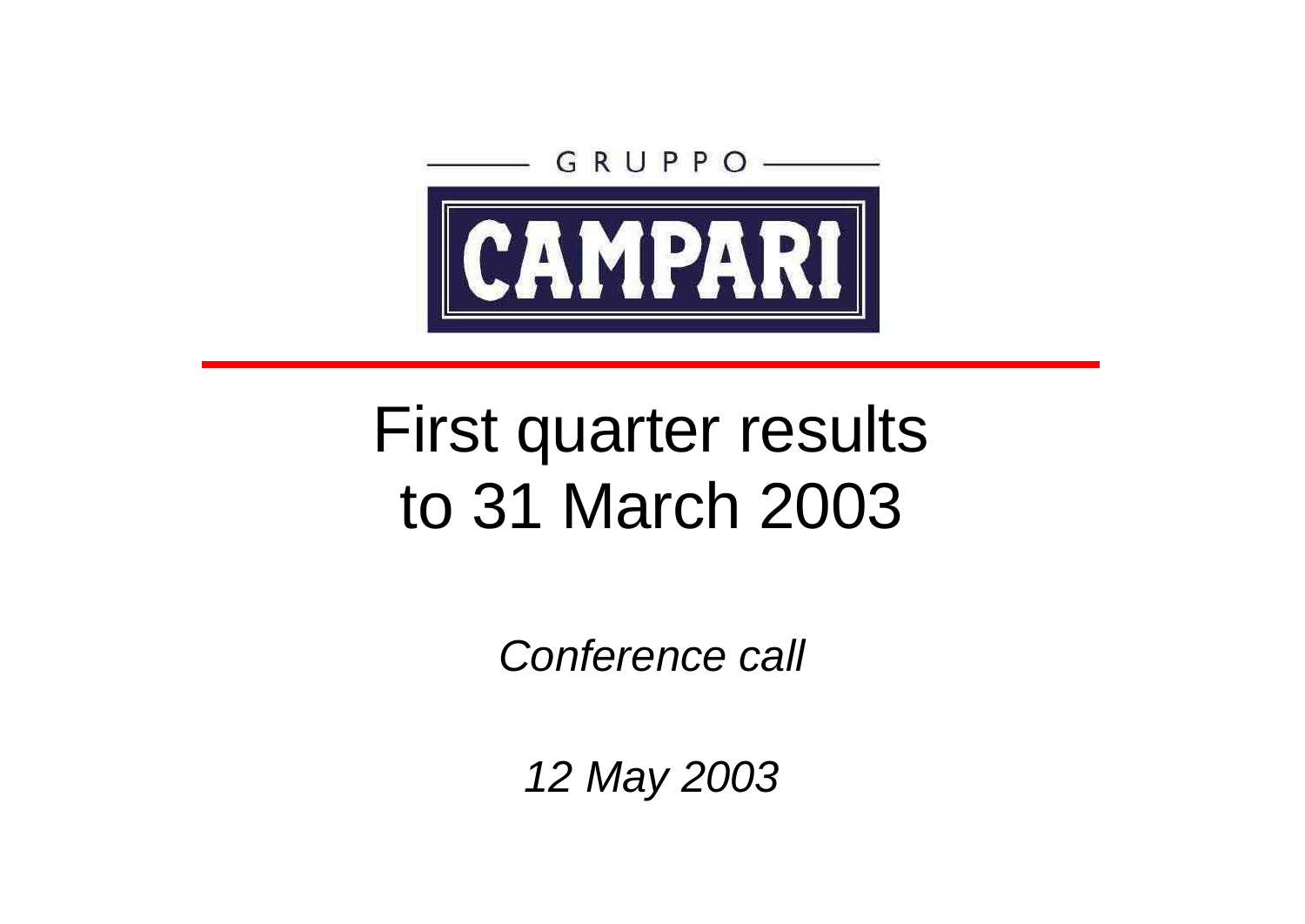#### **Introduction**

**Highlights Brands Financials Outlook**

RUPPO

### Financial overview

- Growth in sales and in profitability:
	- Net sales +12.4% (at constant exchange rates)
	- EBIT +7.2% (at constant exchange rates)
- ...despite:
	- adverse impact of currencies
	- difficult trading environment
	- shift of Easter from March to April

|                                   | Q1 2003<br>$\epsilon$ million | reported<br>change % |
|-----------------------------------|-------------------------------|----------------------|
| <b>Net sales</b><br><b>EBITDA</b> | 135.2<br>31.7                 | $+5.9%$<br>$+2.5%$   |
| <b>EBITA</b>                      | 28.3                          | $+4.5%$              |
| <b>EBIT</b>                       | 21.3                          | $+5.4%$              |
| <b>Group pretax</b>               | 15.3                          | $+5.9%$              |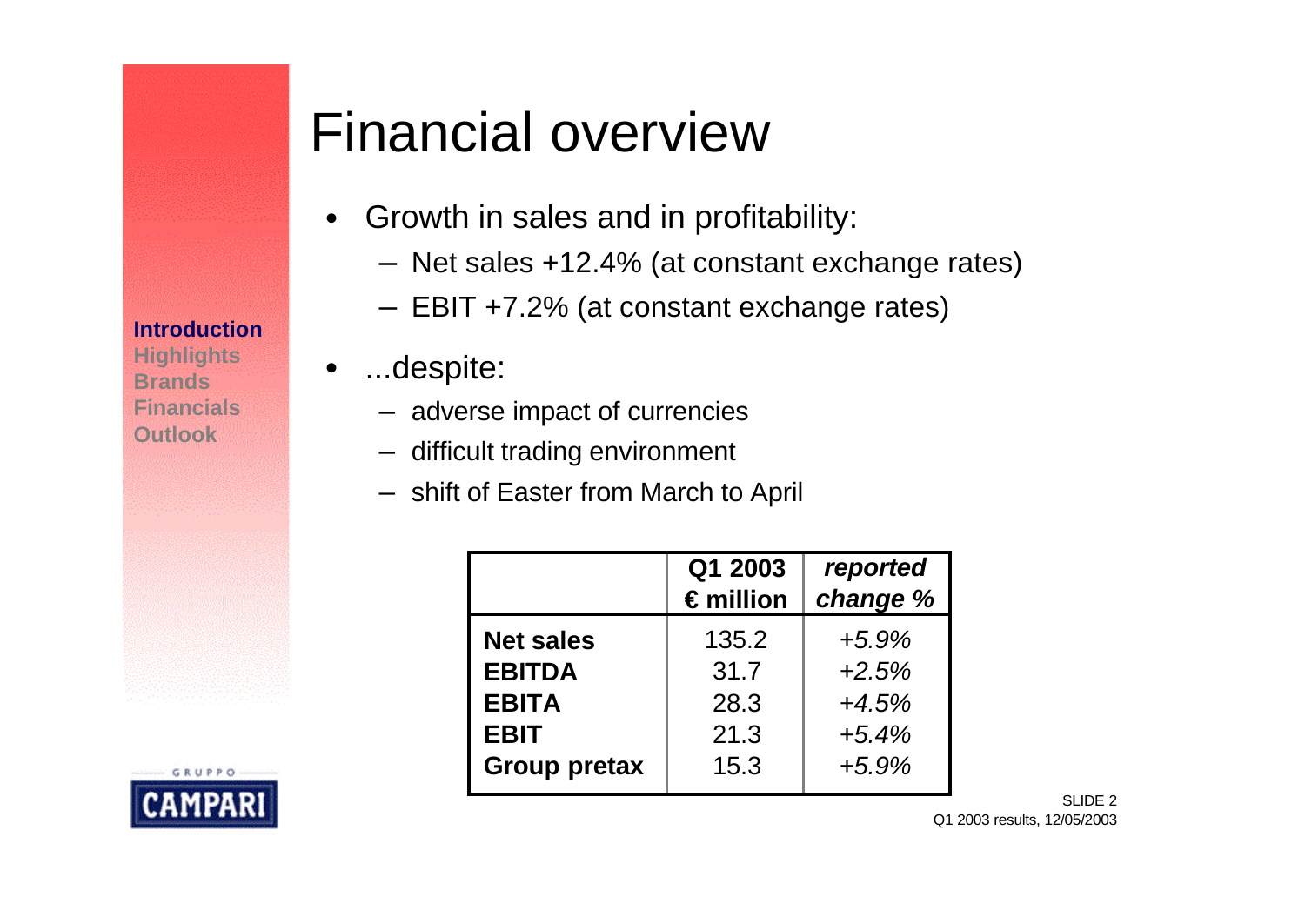# Sales growth analysis

Unfavourable impact of foreign exchange rates

**Introduction Highlights Brands Financials Outlook**



(1) New distribution agreement of Tequila 1800 in US market

(2) At constant exchange rates

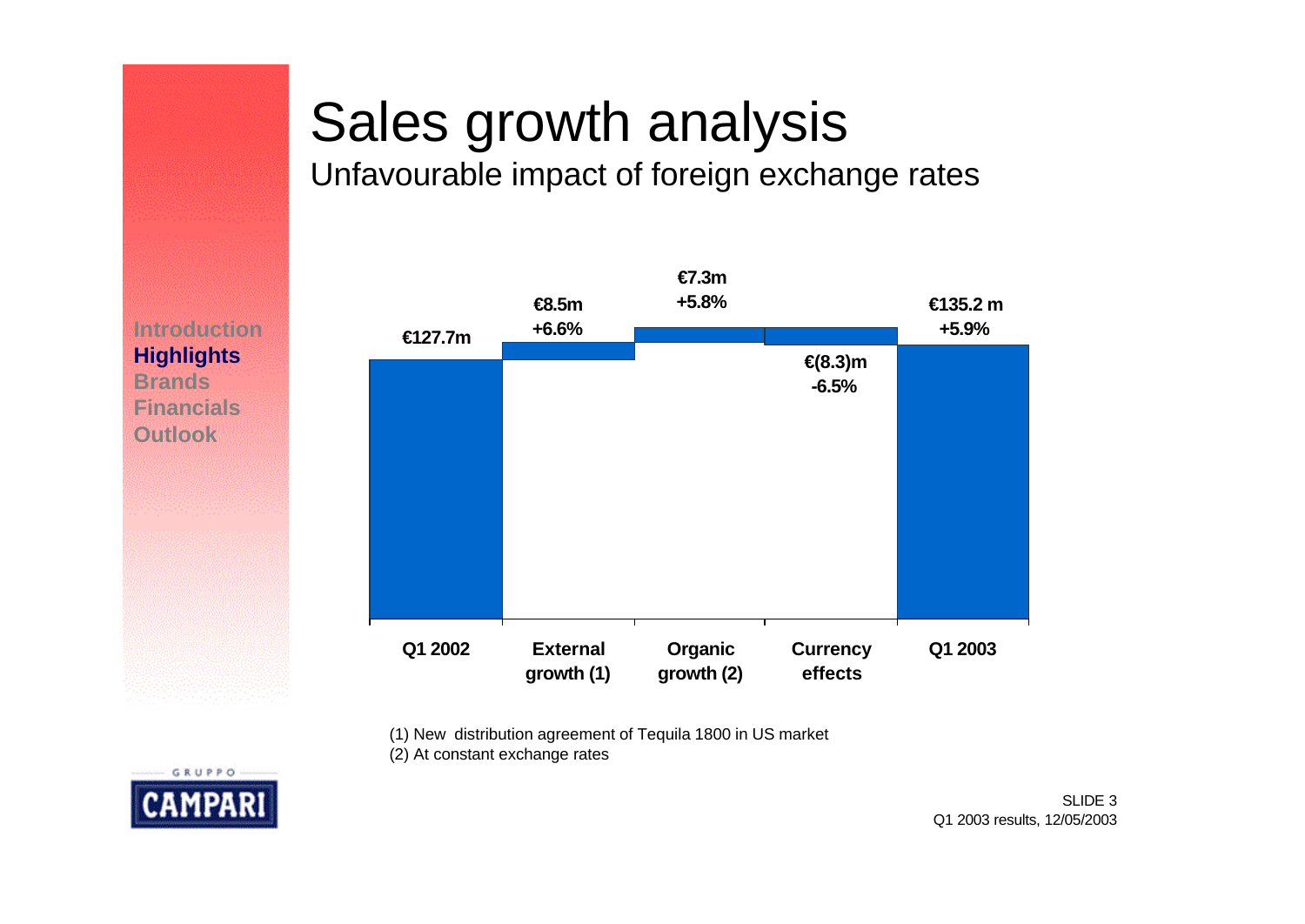#### Sales breakdown by region

Positive performance in all regions

#### **€ 135.2 m Q1 2002 sales by region € 127.7 m** Italy RoW 2.2% *(1) of which:* USA 21.4% Brazil 3.0% Other 1.0% **Total Americas 25.4% Change of which:** % **external organic currency** Italy 1.8% 0.0% 1.8% 0.0% Europe 6.7% 0.0% 6.7% 0.0% Americas 16.1% 28.7% 14.7% -27.3% RoW -6.4% 0.0% 2.4% -8.8% **Total 5.9% 6.6% 5.8% -6.5% Outlook** Italy 53.3% Americas (1) 25.4% Europe 19.3% RoW 1.9%

**Q1 2003 sales by region**

**Introduction Highlights Brands Financials**

**GRUPPO** 



SLIDE 4 Q1 2003 results, 12/05/2003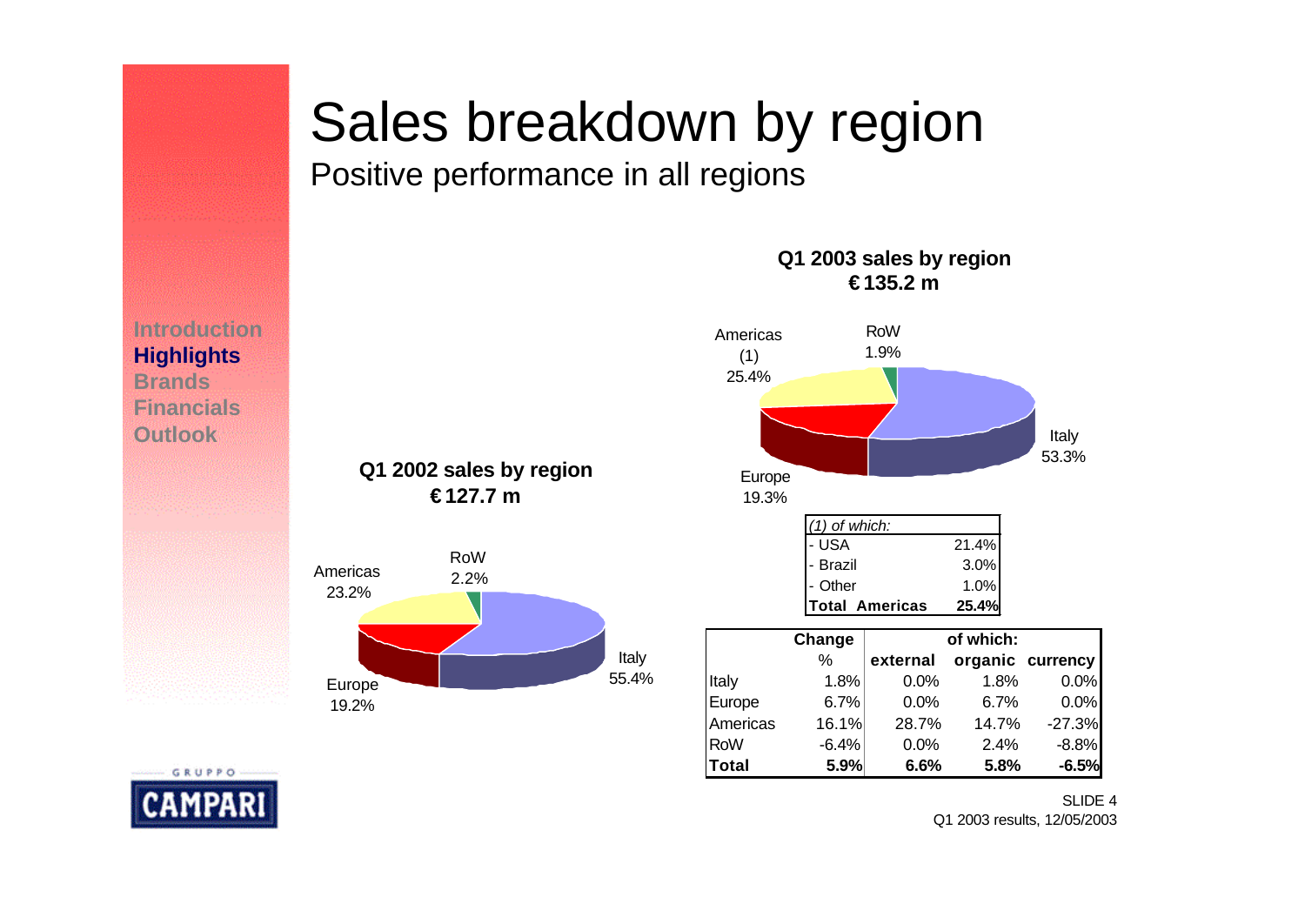### Sales breakdown by segment

Performance is driven by spirits



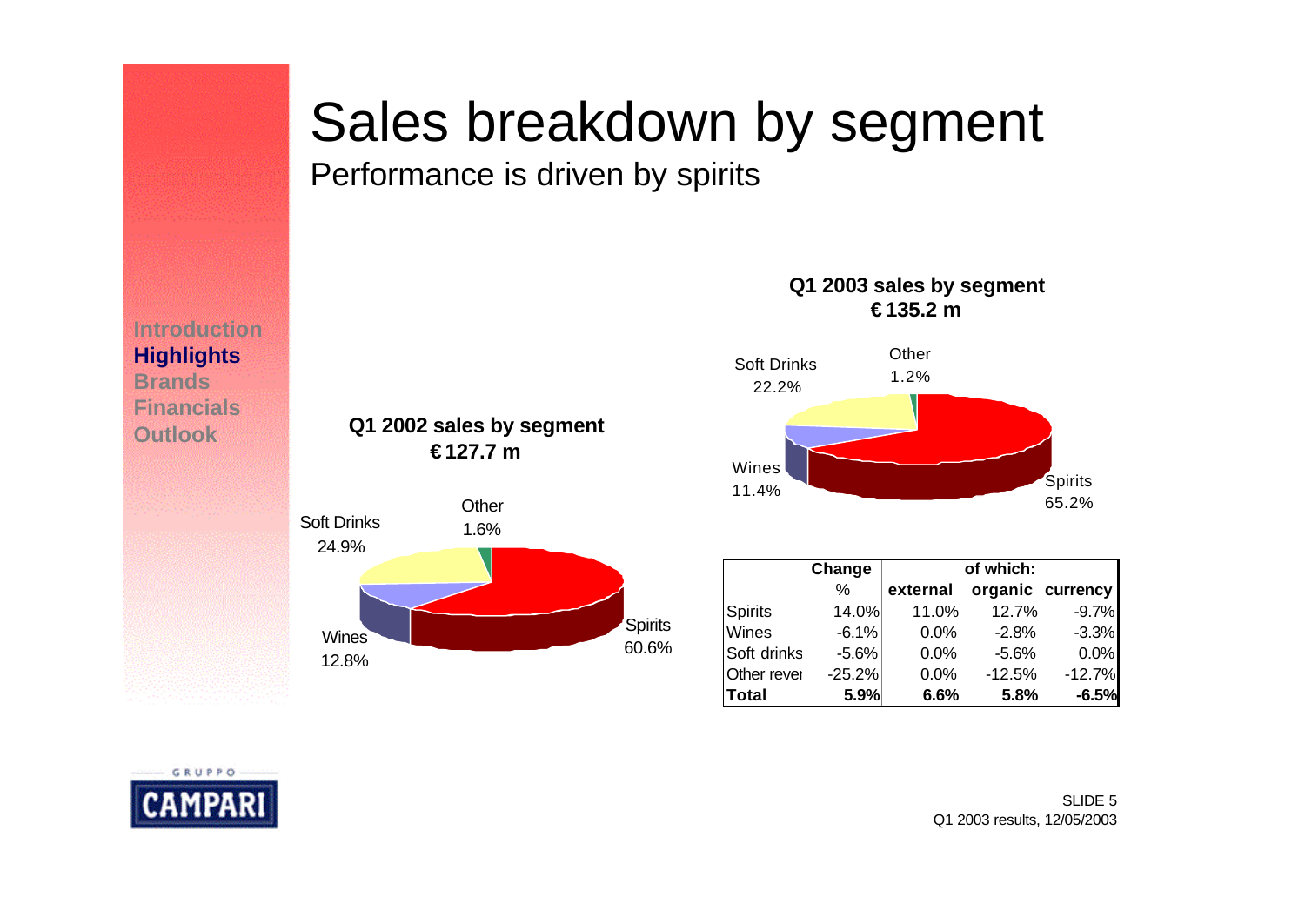### Performance of key brands

**Introduction Highlights Brands Financials Outlook**



| Q1 2003 / Q1 2002            | at constant | currency |  |  |
|------------------------------|-------------|----------|--|--|
| change in value              | exchange    | effects  |  |  |
|                              | rates       |          |  |  |
| <b>Spirits</b>               |             |          |  |  |
| Campari <sup>(1)</sup>       | $+0.7%$     | $-5.4%$  |  |  |
| CampariSoda                  | $+7.7%$     | 0.0%     |  |  |
| SKYY <sup>(2)</sup>          | $+32.7%$    | $-23.2%$ |  |  |
| Cynar                        | $-7.1\%$    | $-1.2%$  |  |  |
| Ouzo 12                      | +41.0%      | $-1.2%$  |  |  |
| <b>Dreher</b>                | +30.3%      | $-57.7%$ |  |  |
| <b>Admix whiskies</b>        | $+9.8%$     | $-48.7%$ |  |  |
| Jaegermeister <sup>(3)</sup> | $+12.1%$    | $-0.5%$  |  |  |
| <u>Wines</u>                 |             |          |  |  |
| Cinzano sparkling wines      | $-6.4%$     | $-1.0%$  |  |  |
| Cinzano vermouths            | $-9.5%$     | $-6.3%$  |  |  |
| Sella & Mosca                | $-4.9%$     | $-1.0%$  |  |  |
| <u>Soft drinks</u>           |             |          |  |  |
| Crodino                      | $-2.9%$     | 0.0%     |  |  |
| Carbonated soft drinks       | $-10.4%$    | 0.0%     |  |  |

(1) Campari: Italy +7.3%, Brazil +17.1% (in local currency), Germany -5.5%

(2) SKYY Vodka +28.6% (at constant rates); SKYY flavoured vodkas +83.8%

(at constant rates)

(3) Agency brand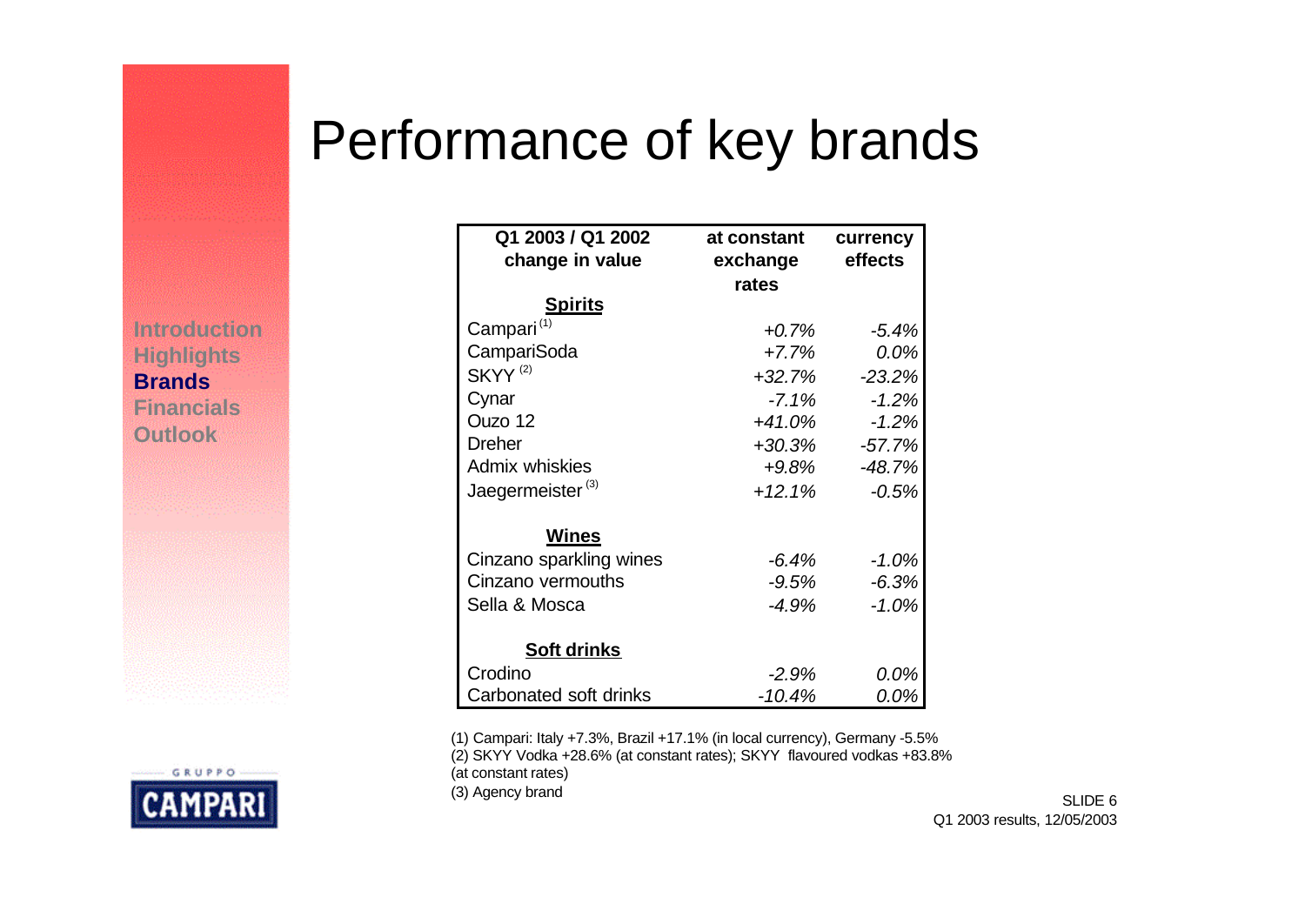# Consolidated trading profit

|                                   | Q1 2003            |           | Q1 2002            |           | Change  |
|-----------------------------------|--------------------|-----------|--------------------|-----------|---------|
|                                   | $\epsilon$ million | %         | $\epsilon$ million | %         | %       |
| Net revenues (1)                  | 135.2              | 100.0%    | 127.7              | 100.0%    | 5.9%    |
| <b>Materials</b>                  | (43.1)             | -31.9%    | (40.0)             | $-31.3%$  | 7.7%    |
| Production costs (2)              | (10.0)             | $-7.4%$   | (11.0)             | $-8.6\%$  | $-8.9%$ |
| Total cost of goods sold          | (53.1)             | $-39.3%$  | (51.0)             | $-39.9\%$ | 4.1%    |
| Gross margin                      | 82.1               | 60.7%     | 76.7               | 60.1%     | 7.1%    |
| Advertising and promotion         | (27.3)             | $-20.2\%$ | (25.1)             | -19.7%    | 8.8%    |
| Selling and distribution expenses | (17.5)             | -12.9%    | (16.8)             | -13.2%    | 3.9%    |
| <b>Trading profit</b>             | 37.3               | 27.6%     | 34.8               | 27.3%     | 7.3%    |

*(1) Net of discounts and excise duty*

*(2) Fixed operating costs amounting to €0.6m reclassified from Production costs to G&A in Q1 2003*

- Gross margin up from 60.1% to 60.7% on sales
	- Materials up 0.6% on sales due to Tequila 1800 (purchase costs of finished products)
	- Production costs down 1.2% on sales



**Introduction**

**Highlights Brands**

**Financials Outlook**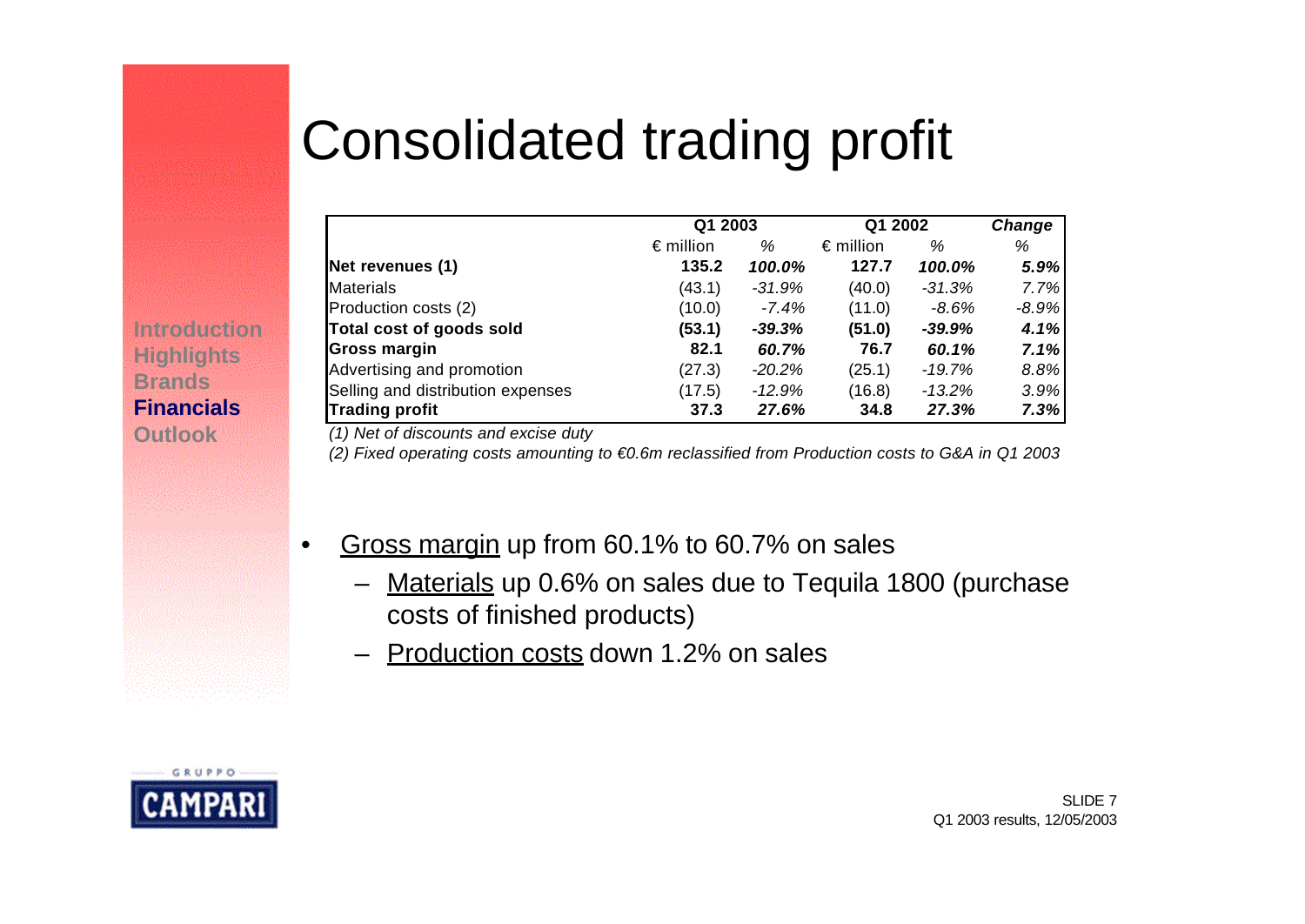## Consolidated EBIT

|                                            | Q1 2003            |          | Q1 2002            |          | <b>Change</b> |
|--------------------------------------------|--------------------|----------|--------------------|----------|---------------|
|                                            | $\epsilon$ million | %        | $\epsilon$ million | %        | %             |
| <b>Trading profit</b>                      | 37.3               | 27.6%    | 34.8               | 27.3%    | 7.3%          |
| General and administrative expenses        | (10.2)             | $-7.5%$  | (10.9)             | -8.5%    | $-6.1%$       |
| Other operating income                     | 1.2                | 0.9%     | 3.7                | 2.9%     | $-66.1%$      |
| Amortisation of goodwill and trademarks    | (6.9)              | $-5.1%$  | (6.8)              | $-5.3%$  | 1.7%          |
| Non-recurring expenses                     | (0.1)              | $-0.1%$  | (0.6)              | $-0.5\%$ | $-78.8%$      |
| <b>EBIT</b>                                | 21.3               | 15.8%    | 20.2               | 15.8%    | 5.4%          |
|                                            |                    |          |                    |          |               |
| Depreciation                               | (2.9)              | $-2.1%$  | (3.2)              | $-2.5%$  | $-10.1%$      |
| Amortization of GW, TM and other           |                    |          |                    |          |               |
| intangibles                                | (7.6)              | $-5.6%$  | (7.5)              | $-5.9%$  | 0.1%          |
| <b>Total depreciation and amortization</b> | (10.4)             | $-7.7\%$ | (10.7)             | $-8.4%$  | $-2.9%$       |
| <b>EBITDA</b>                              | 31.7               | 23.5%    | 31.0               | 24.3%    | 2.5%          |
| EBITA (1)                                  | 28.3               | 20.9%    | 27.0               | 21.1%    | 4.5%          |

*(1) EBITA = EBIT before amortization of goodwill and trademarks*

- Other operating revenues mainly attributable to net royalty from SKYY Blue: amount in Q1 2002 benefited from higher sales in connection with product launch
- Decrease in depreciation is attributable to transition from returnable (amortised) to non-returnable bottles and crates (expensed) for CampariSoda and Crodino. Process is to be completed in 2003
- EBIT growth at constant exchange rates is 7.2%

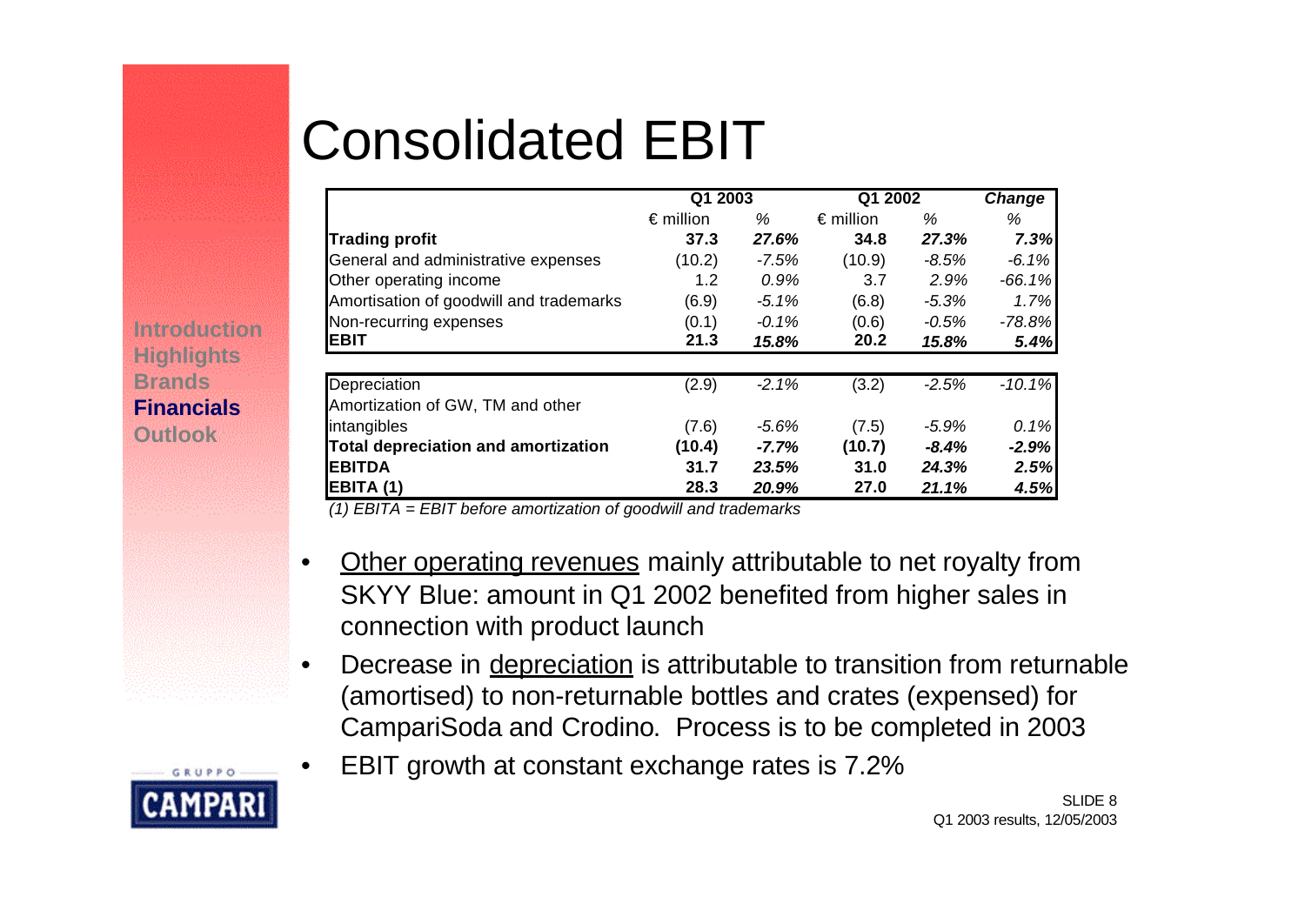### Consolidated pretax profit

|                                      | Q1 2003            |         | Q1 2002            |         | Change   |
|--------------------------------------|--------------------|---------|--------------------|---------|----------|
|                                      | $\epsilon$ million | %       | $\epsilon$ million | ℅       | %        |
| <b>EBIT</b>                          | 21.3               | 15.8%   | 20.2               | 15.8%   | 5.4%     |
| Net interest income (charges)        | (2.4)              | $-1.8%$ | (1.3)              | $-1.0%$ | 80.9%    |
| Exchange-rate gains (losses), net    | (0.6)              | $-0.4%$ | (0.9)              | $-0.7%$ | $-38.5%$ |
| Other non operating income (charges) | (0.4)              | $-0.3%$ | (0.5)              | $-0.4%$ | $-11.5%$ |
| Income before taxes                  | 17.9               | 13.3%   | 17.5               | 13.7%   | 2.4%     |
| <b>Minority interests</b>            | (2.6)              | $-1.9%$ | (3.0)              | $-2.3%$ | $-14.4%$ |
| <b>Group income before taxes</b>     | 15.3               | 11.3%   | 14.5               | 11.4%   | 5.9%     |

- Increase in net interest charges is due to change from short-term variable rates to long-term fixed rates in connection with the issue of senior guaranteed notes (private placement) in second half of 2002
- Decrease in minority interests, related mostly to Skyy Spirits, is entirely attributable to currency effect



**Introduction**

**Highlights Brands Financials Outlook**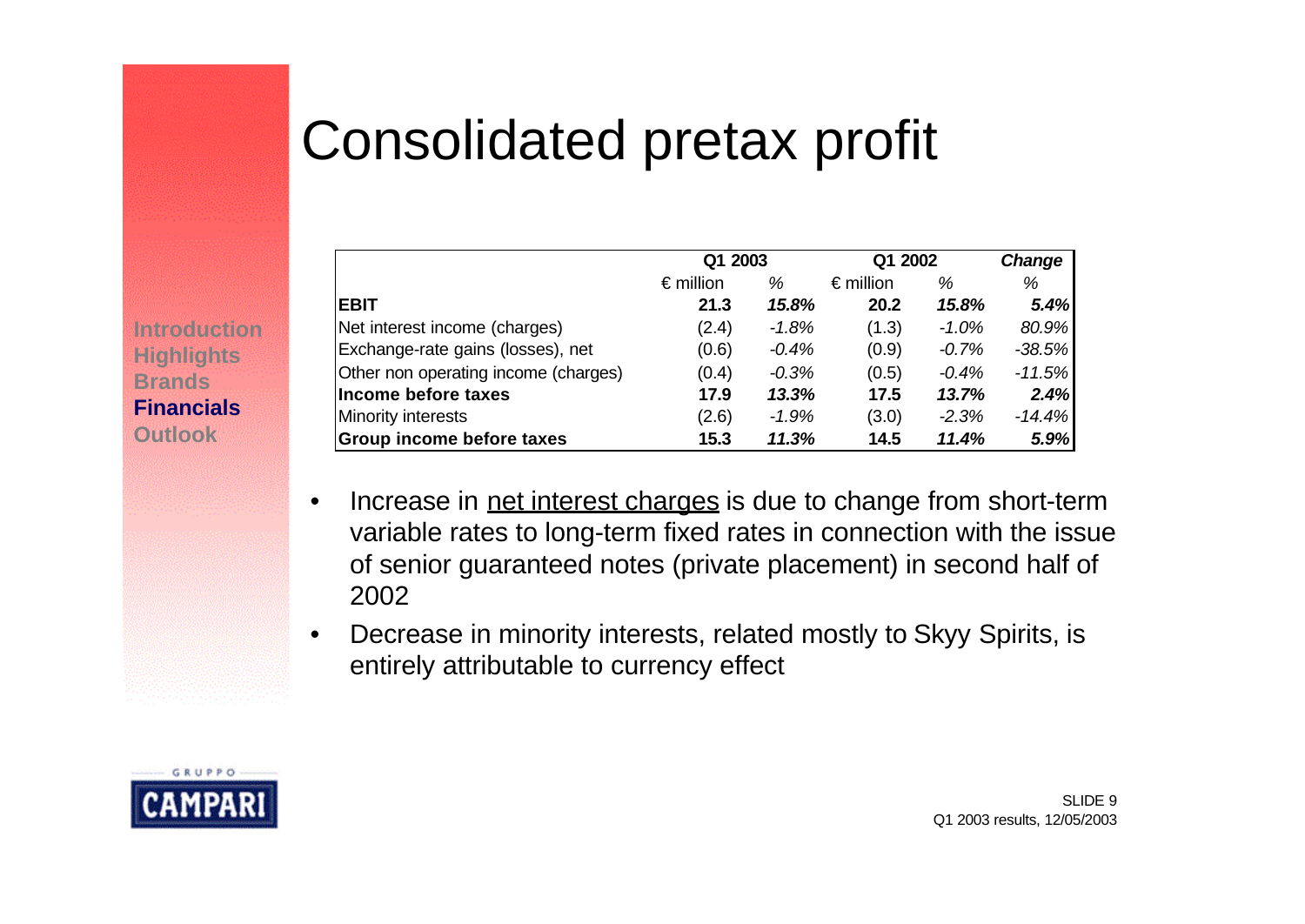### Net financial debt

**Introduction Highlights Brands Financials Outlook**

|                                        | 31 Mar 2003        | 31 Dec 2002        | 31 Mar 2002        |
|----------------------------------------|--------------------|--------------------|--------------------|
|                                        | $\epsilon$ million | $\epsilon$ million | $\epsilon$ million |
| Cash                                   | 90.3               | 103.5              | 53.6               |
| Marketable securities                  | 4.1                | 4.2                | 14.8               |
| Short term bank debt                   | (109.2)            | (120.2)            | (261.2)            |
| Capital lease and other financial debt | (20.3)             | (23.2)             | (30.9)             |
| Private placement                      | (156.0)            | (163.1)            | 0.0                |
| Net cash/(debt)                        | (191.1)            | (198.8)            | (223.7)            |

- Net financial debt amounts to  $\in$  191.1 million down from  $\in$  198.8 million as at 31 December 2002
- Difference in net debt includes € 16 million non-operating cash outflows (reduction in net debt before non operating cash outflows amounts to  $c.\epsilon$  23 million)

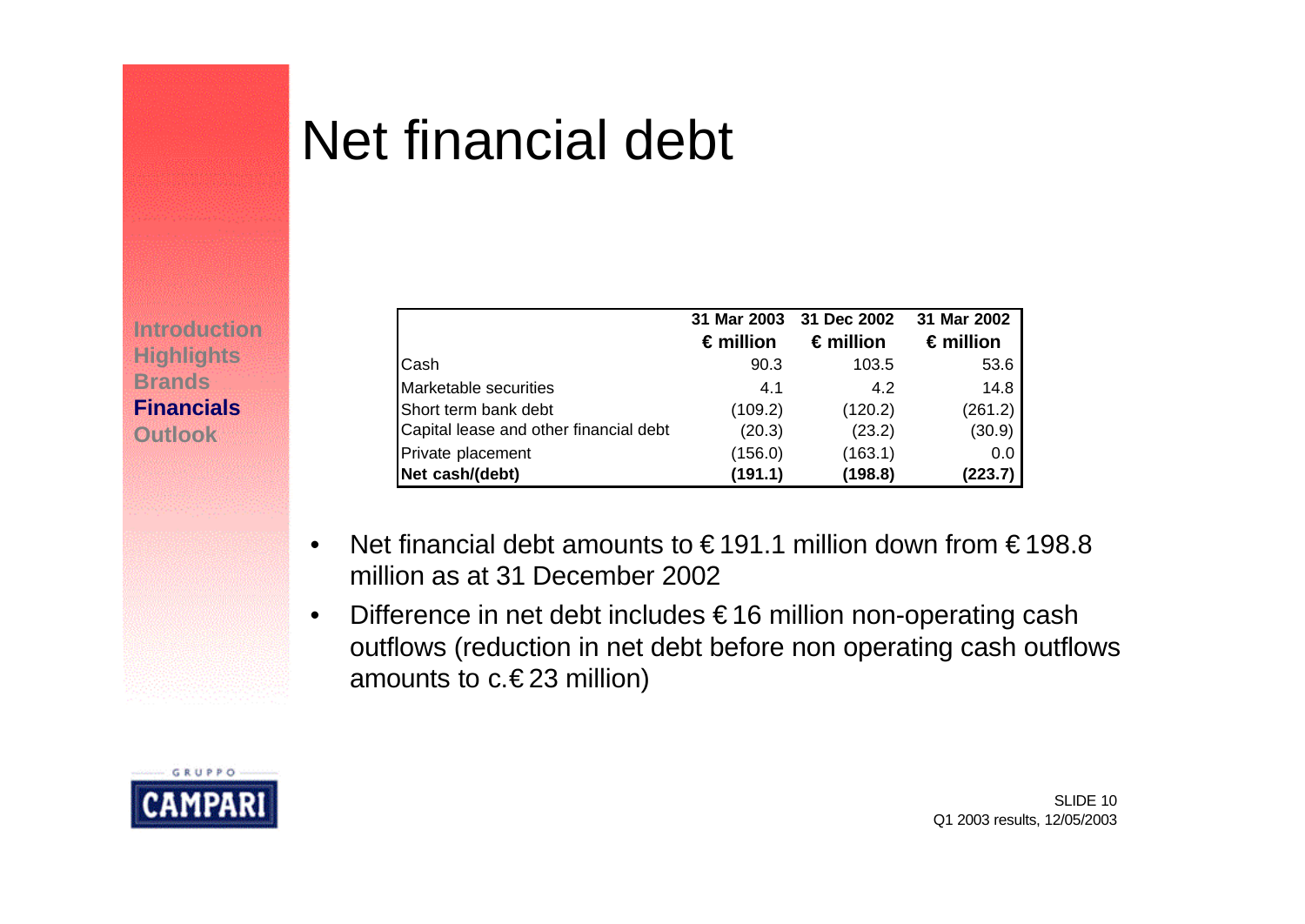**Introduction Highlights Brands Financials Outlook**

### **Outlook**

- Strengths...
	- Positive results in difficult trading environment
	- Good performance in key markets continues (Italy, USA)
- …but challenges
	- Foreign currencies (falling US dollar)
	- Economic environment is still uncertain

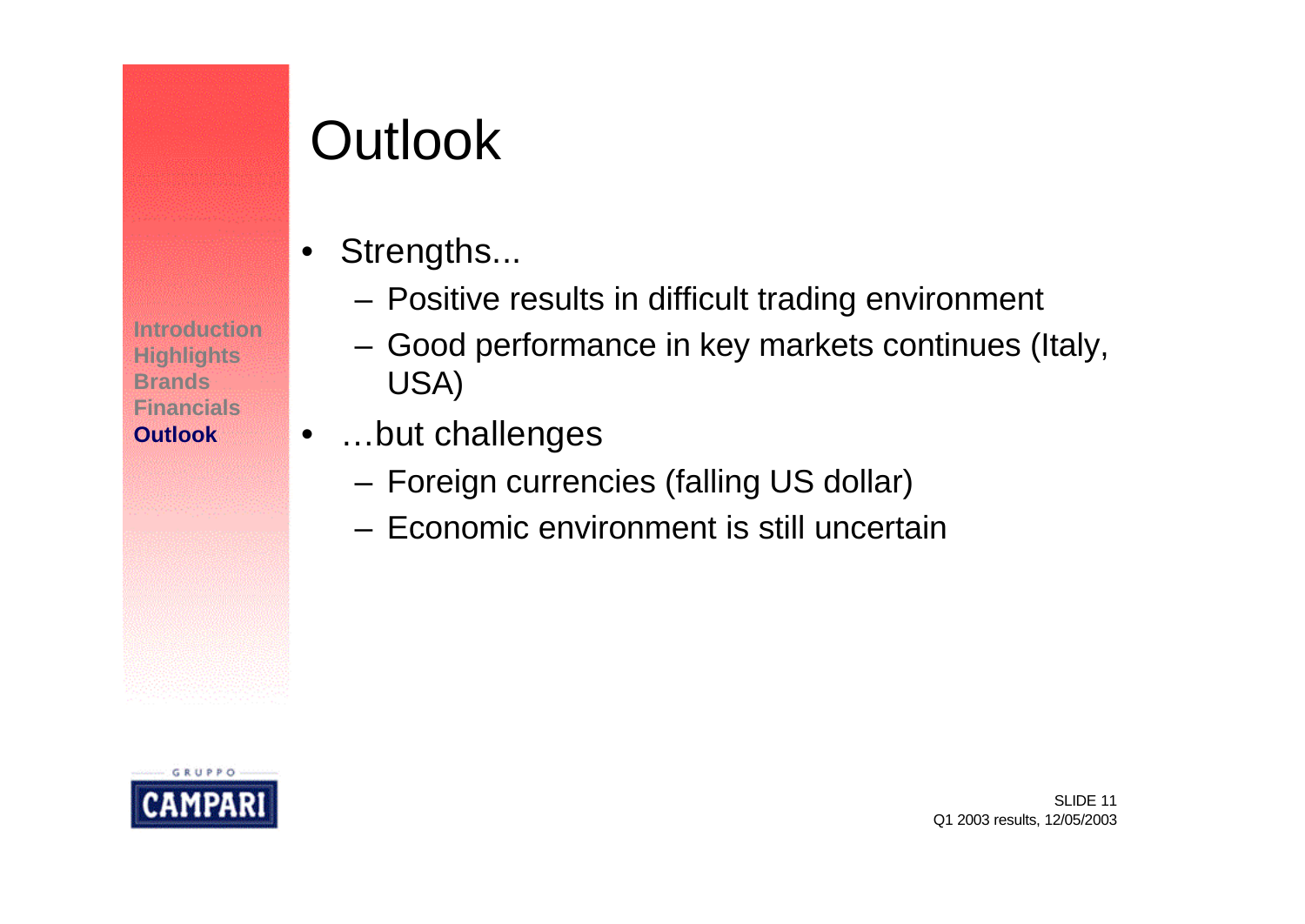### Appendixes

- Appendix A Consolidated income statement
- Appendix B Currency effects on net sales
- Appendix C Average exchange rates in Q1 2003

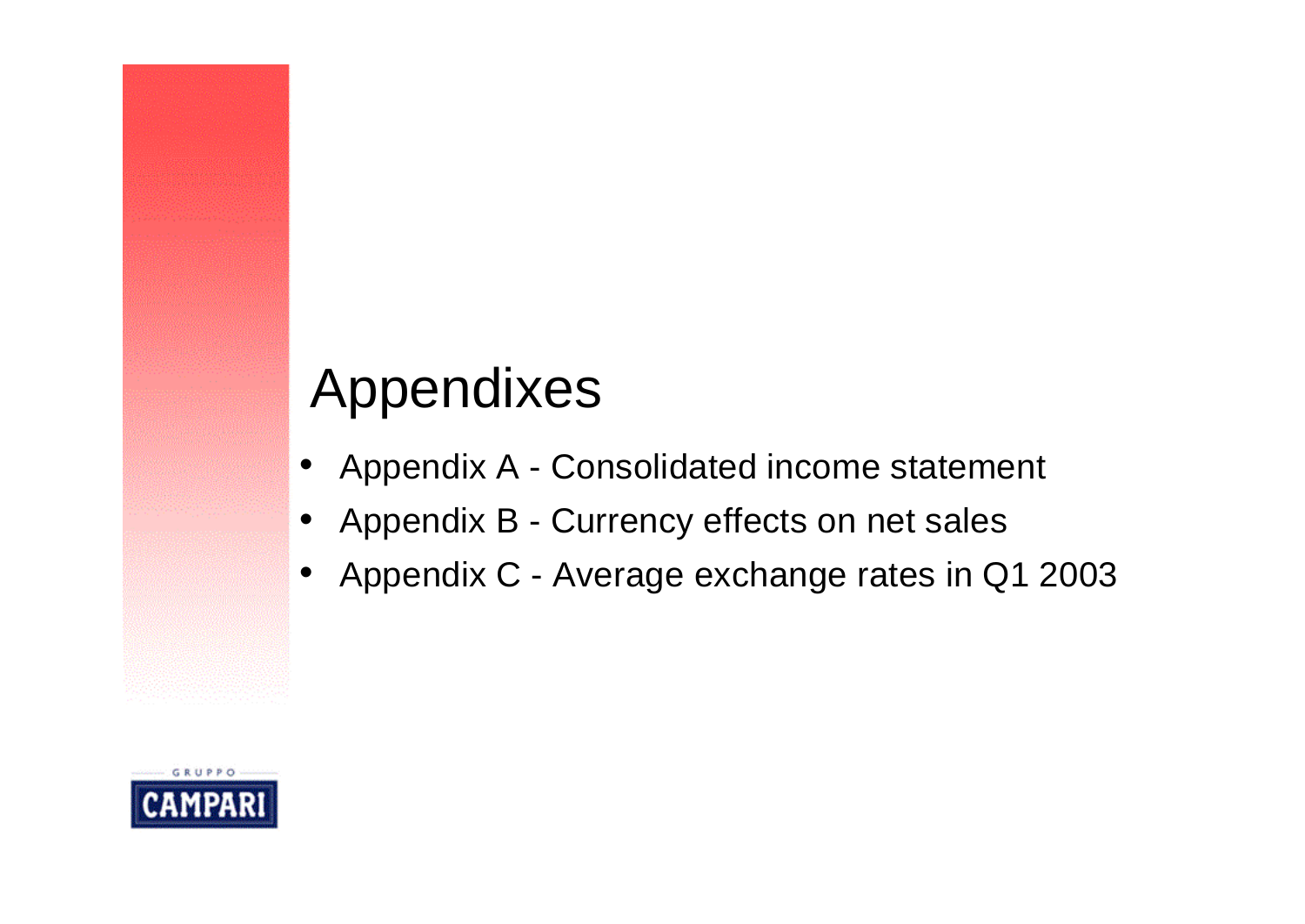#### Appendix A Consolidated income statement

|                                            | Q1 2003            |          | Q1 2002            |          | <b>Change</b> |
|--------------------------------------------|--------------------|----------|--------------------|----------|---------------|
|                                            | $\epsilon$ million | %        | $\epsilon$ million | %        | %             |
| Net revenues (1)                           | 135.2              | 100.0%   | 127.7              | 100.0%   | 5.9%          |
| <b>Materials</b>                           | (43.1)             | $-31.9%$ | (40.0)             | $-31.3%$ | 7.7%          |
| Production costs                           | (10.0)             | $-7.4%$  | (11.0)             | $-8.6%$  | $-8.9%$       |
| Total cost of goods sold                   | (53.1)             | $-39.3%$ | (51.0)             | $-39.9%$ | 4.1%          |
| <b>Gross margin</b>                        | 82.1               | 60.7%    | 76.7               | 60.1%    | 7.1%          |
| Advertising and promotion                  | (27.3)             | $-20.2%$ | (25.1)             | $-19.7%$ | 8.8%          |
| Selling and distribution expenses          | (17.5)             | $-12.9%$ | (16.8)             | $-13.2%$ | 3.9%          |
| <b>Trading profit</b>                      | 37.3               | 27.6%    | 34.8               | 27.3%    | 7.3%          |
| General and administrative expenses        | (10.2)             | $-7.5%$  | (10.9)             | $-8.5%$  | $-6.1%$       |
| Other operating income                     | 1.2                | 0.9%     | 3.7                | 2.9%     | $-66.1%$      |
| Amortisation of goodwill and trademarks    | (6.9)              | $-5.1%$  | (6.8)              | $-5.3%$  | 1.7%          |
| Non-recurring expenses                     | (0.1)              | $-0.1%$  | (0.6)              | -0.5%    | $-78.8%$      |
| <b>EBIT</b>                                | 21.3               | 15.8%    | 20.2               | 15.8%    | 5.4%          |
| Net interest income (charges)              | (2.4)              | $-1.8%$  | (1.3)              | $-1.0%$  | 80.9%         |
| Exchange-rate gains (losses), net          | (0.6)              | $-0.4%$  | (0.9)              | $-0.7\%$ | $-38.5%$      |
| Other non operating income (charges)       | (0.4)              | $-0.3%$  | (0.5)              | $-0.4%$  | $-11.5%$      |
| Income before taxes                        | 17.9               | 13.3%    | 17.5               | 13.7%    | 2.4%          |
| Minority interests                         | (2.6)              | $-1.9%$  | (3.0)              | $-2.3%$  | $-14.4%$      |
| Group income before taxes                  | 15.3               | 11.3%    | 14.5               | 11.4%    | 5.9%          |
| Depreciation                               | (2.9)              | $-2.1%$  | (3.2)              | $-2.5%$  | $-10.1%$      |
| Amortization of goodwill, trademarks and c | (7.6)              | $-5.6%$  | (7.5)              | $-5.9\%$ | 0.1%          |
| Total depreciation and amortization        | (10.4)             | $-7.7%$  | (10.7)             | $-8.4%$  | $-2.9%$       |
| <b>EBITDA</b>                              | 31.7               | 23.5%    | 31.0               | 24.3%    | 2.5%          |
| EBITA (2)                                  | 28.3               | 20.9%    | 27.0               | 21.1%    | 4.5%          |

*(1) Net of discounts and excise duty*

*(2) EBITA = EBIT before amortization of goodwill and trademarks*

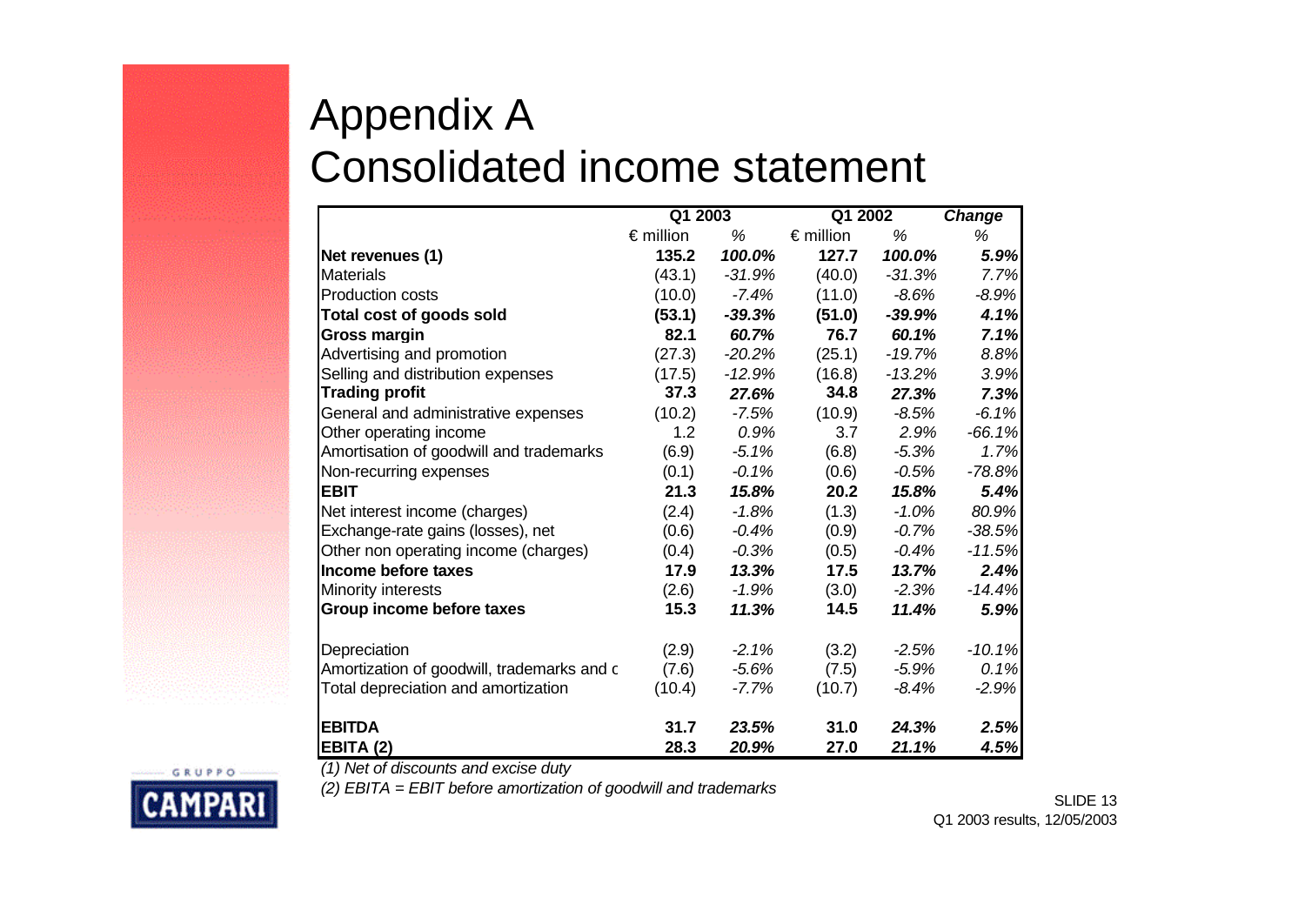#### Appendix B Currency effects on net sales

#### **Consolidated net sales by segment**

|                | Q1 2003            |              | Q1 2002            |              | Change   | of which: |          |                 |
|----------------|--------------------|--------------|--------------------|--------------|----------|-----------|----------|-----------------|
|                | $\epsilon$ million | %            | $\epsilon$ million | %            | %        | external  | organic  | <b>currency</b> |
| <b>Spirits</b> | 88.2               | 65.2%        | 77.4               | 60.6%        | 14.0%    | 11.0%     | 12.7%    | $-9.7%$         |
| Wines          | 15.4               | 11.4%        | 16.4               | $12.8\%$     | $-6.1%$  | $0.0\%$   | -2.8%    | $-3.3%$         |
| Soft drinks    | 30                 | 22.2%        | 31.8               | 24.9%        | -5.6%    | $0.0\%$   | -5.6%    | 0.0%            |
| Other revenues | 1.6                | $1.2\%$      | 2.1                | 1.6%         | $-25.2%$ | 0.0%      | $-12.5%$ | $-12.7%$        |
| <b>Total</b>   |                    | 135.2 100.0% |                    | 127.7 100.0% | 5.9%     | 6.6%      | 5.8%     | $-6.5%$         |

#### **Consolidated net sales by region**

|              | Q1 2003            |              | Q1 2002            |              | Change  |          | of which: |                 |  |
|--------------|--------------------|--------------|--------------------|--------------|---------|----------|-----------|-----------------|--|
|              | $\epsilon$ million | %            | $\epsilon$ million | %            | %       | external | organic   | <b>currency</b> |  |
| Italy        | 72.1               | 53.3%        | 70.8               | 55.4%        | 1.8%    | $0.0\%$  | 1.8%      | 0.0%            |  |
| Europe       | 26.2               | 19.3%        | 24.5               | 19.2%        | 6.7%    | $0.0\%$  | $6.7\%$   | 0.0%            |  |
| Americas     | 34.3               | 25.4%        | 29.6               | 23.2%        | 16.1%   | 28.7%    | 14.7%     | $-27.3%$        |  |
| RoW          | 2.6                | 1.9%         | 2.8                | 2.2%         | $-6.4%$ | $0.0\%$  | 2.4%      | $-8.8%$         |  |
| <b>Total</b> |                    | 135.2 100.0% |                    | 127.7 100.0% | 5.9%    | 6.6%     | 5.8%      | $-6.5%$         |  |

#### **Breakdown of Americas**

|                 | Q1 2003            |             | Q1 2002            |             | Change | of which: |       |                  |  |
|-----------------|--------------------|-------------|--------------------|-------------|--------|-----------|-------|------------------|--|
|                 | $\epsilon$ million | %           | $\epsilon$ million | %           | %      | external  |       | organic currency |  |
| <b>USA</b>      | 28.9               | 84.2%       | 22.6               | 76.3%       | 28.2%  | 37.6%     | 11.0% | $-20.4%$         |  |
| Brazil          | 4.1                | 12.0%       |                    | 5.9 20.1%   | -30.6% | 0.0%      | 23.9% | $-54.5%$         |  |
| Other countries | 1.3                | 3.8%        | 1.1                | $3.6\%$     | 21.4%  | $0.0\%$   | 42.6% | $-21.2%$         |  |
| <b>Total</b>    |                    | 34.3 100.0% |                    | 29.6 100.0% | 16.1%  | 28.7%     | 14.7% | $-27.3%$         |  |

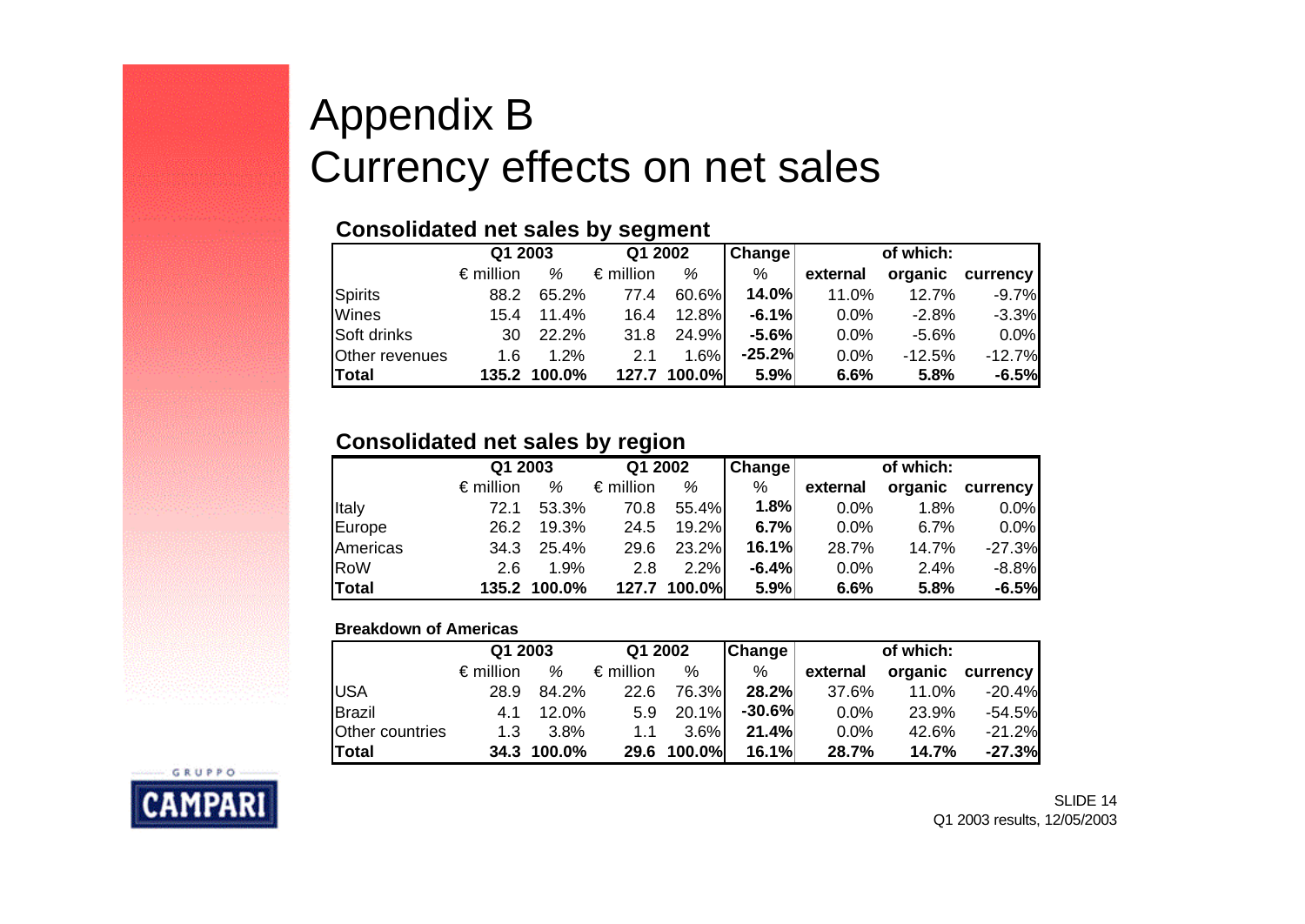#### Appendix C Average exchange rates in Q1 2003

| Average exchange rate         | Q1 2003 | Q1 2002 | change   |
|-------------------------------|---------|---------|----------|
| <b>Brazilian Real: 1 Euro</b> | 3.7500  | 2.0880  | 79.6%    |
| Euro: 1 Brazilian Real        | 0.2666  | 0.4789  | $-44.3%$ |
|                               |         |         |          |
| US dollar : 1 Euro            | 1.0730  | 0.8760  | 22.5%    |
| Euro: 1 US dollar             | 0.9316  | 1.1415  | $-18.4%$ |